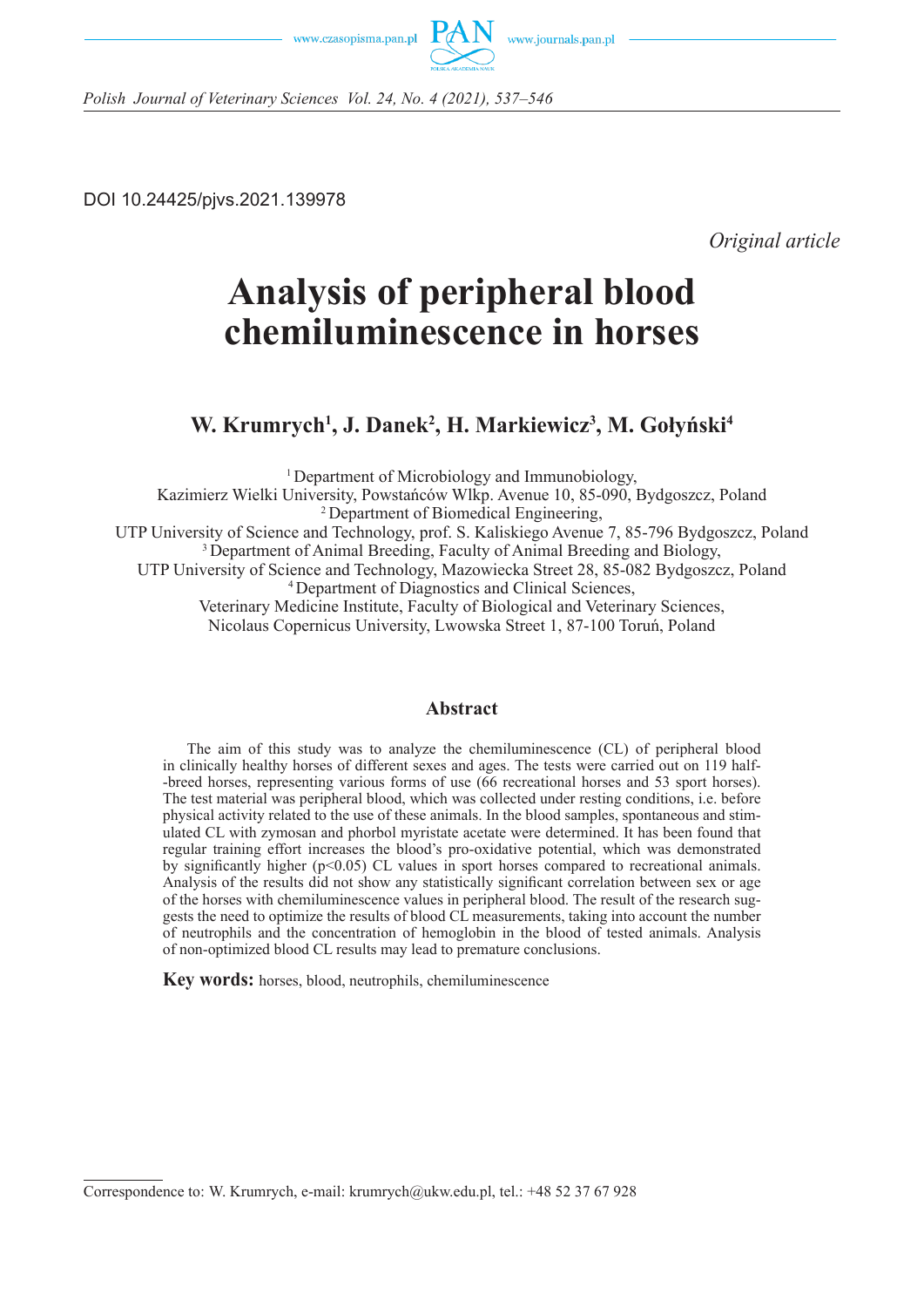### **Introduction**

The results of previous studies indicate that the diversity of the intensity of free radical processes accompanies many physiological and pathological conditions of humans and animals. In addition to commercial tests e.g. Bursttest (Phagoburst), which allow quantatative analysis of leukocyte oxadative burst using flow cytometry, chemiluminescence is also of value in research. Chemiluminescence enables the measurement of light emitted by activated phagocytes, and thus the assessment of the oxygen-dependent bactericidal potential of these cells (Bedouhène et al. 2017). It is characterized by high sensitivity and repeatability of the results, requires a small volume of research material, is relatively cheap, and allows a great deal of information to be obtained in a short time frame.

It should be emphasized that the vast majority of previous studies using CL measurements have been conducted in humans. These showed clear changes in the aerobic metabolism of blood cells, including acute bacterial and viral infections, cancer, metabolic disorders and inflammation, regardless of their etiology (Iranifam 2014, Hughes et al. 2018). The method also enables the study of congenital pathomechanisms or acquired defects in surface receptors and intracellular enzymes, such as deficiencies in glucose-6-phosphate dehydrogenase (G-6-P), myeloperoxidase (MPO), nicotinamide adenine dinucleotide phosphate (NADPH) oxidase defects, and assessment of the effects of drugs and preparations that support the oxygen metabolism of neutrophils (Jimenez and Navas 2002). The usefulness of CL measurements in clinical practice has been confirmed in the World Health Organization report recommending their use to assess the state of innate immunity (Primary immunodeficiency diseases. Report of WHO Scientific Group 1997).

The use of the CL method is much less common in farm animals, including horses. It was limited, among others, to assessing the effect of exercise induced stress (Korhonen et al. 2000, Raidal et al. 2000, Krumrych et al. 2018) and local inflammation (Koenig et al. 2009, Krumrych and Danek 2012, Martin et al. 2017) on the aerobic metabolism of neutrophils. Most studies in horses were limited to spontaneous testing or used only one pathway of phagocyte activation, ignoring the possible impact of endo- and exogenous factors. Observations were usually made on isolated cells. However, it is believed that CL measurements in whole blood better reflect homeostasis than studies on isolated leukocytes, and therefore are more useful in clinical trials. They do not require any laboratory procedures to isolate neutrophils, which can affect the survival, activity and expression of these cell receptors (Papp and Smits 2007).

The aim of this study was to analyze the spontaneous and stimulated chemiluminescence activity of peripheral blood of clinically healthy horses, taking into account their use, sex and age.

# **Materials and Methods**

All animal procedures in this study were approved by the Local Ethical Committee for Experiments on Animals at University of Life Sciences in Lublin, Poland (approval No. 9/2005). Laboratory procedures were carried out in accordance with the standards of good laboratory practice developed in the National Veterinary Research Institute in Pulawy (Poland).

#### **Animals**

The study was conducted on 119 half-breed horses of different sex (37 mares - M, 32 stallions - St and 50 geldings - G), aged 4 to 20 years. The horses were divided into four age groups  $(I - 4-6$  years,  $II - 7-9$  years, III – 10-12 years, and IV –  $\geq$  13 years). The animals were used in recreational (66 horses) as well as sports (53 horses) activities. The use of recreational horses in the spring and summer season was quite irregular. The average time of their daily work was 2-3 hours, during which they were ridden mainly by young people learning to ride. In turn, the routine load of the sport horses, representing the discipline of show jumping, included the initial phase (walk, trot and gallop alternating with trot, after about 10 minutes) and an intensive work phase (30-40 jumps over obstacles of 120-140 cm in height in 20-30 min).

The animals came from 5 horse recreation centers and 6 training facilities. Data from the interview conducted immediately before the implementation of the test procedure, clinical examination of the horses (measurement of rectal temperature, heart rate and respiratory rate, assessment of mucosal status and capillary filling time), as well as *ex post* results of laboratory tests indicated that the animals were healthy. Prophylaxis including deworming, and vaccination against influenza and tetanus were regularly used. Horse nutrition was balanced in terms of energy, protein, minerals and vitamins in accordance with the feeding standards of these animals (Frape 2010). The horses had permanent access to mineral licks and water. In the centers examined, the conditions of animal keeping were similar and took into account their welfare requirements.

The research was carried out in the spring (46 horses) and summer (73 horses) season (from April to September) in places where the horses live permanently.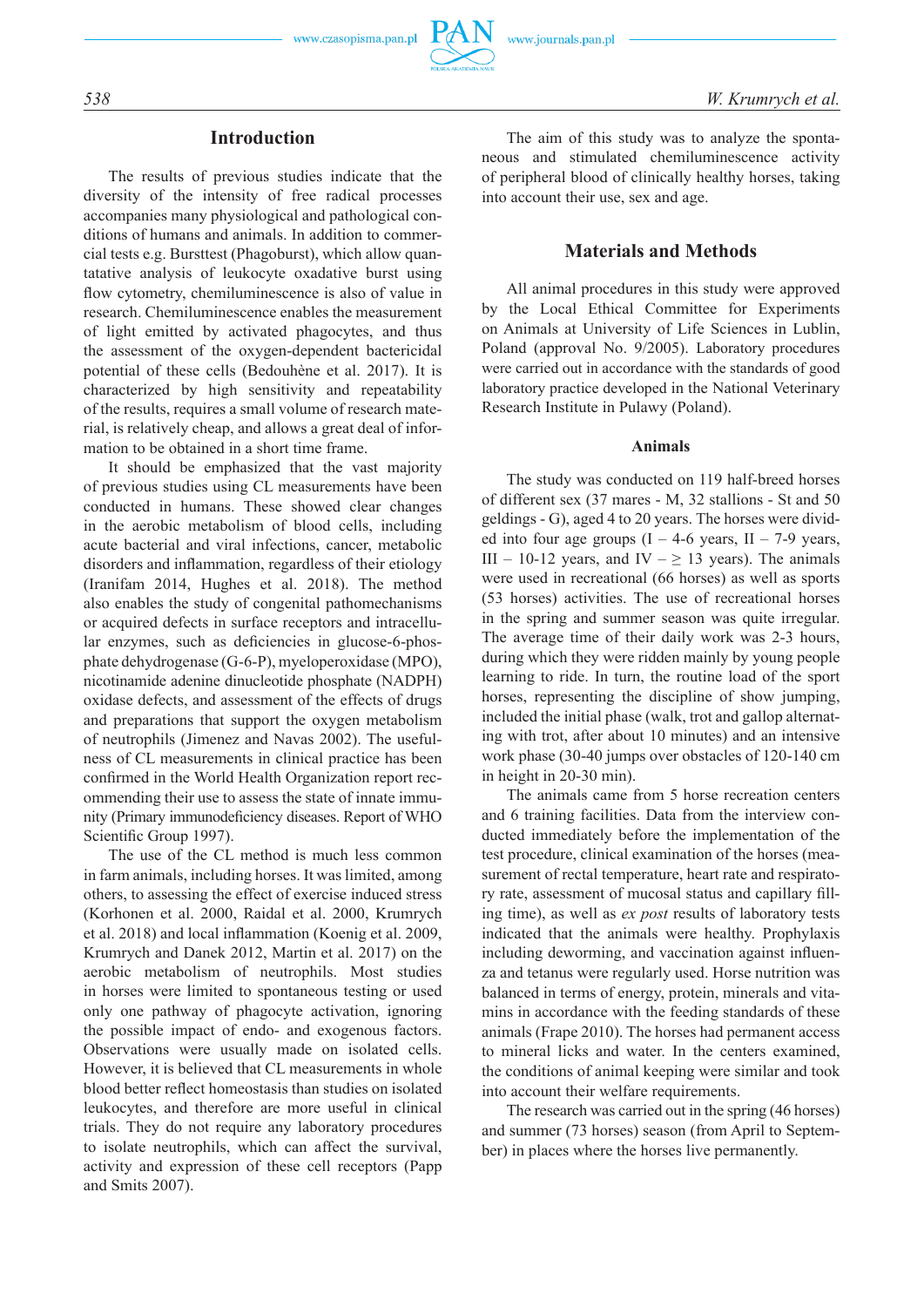# *Analysis of peripheral blood chemiluminescence in horses 539*

#### **Whole blood samples**

The analyzed material was blood collected from the external jugular vein using a Vacuette closed vacuum system. Each time it was collected into 2 plastic tubes: 4 ml in a dipotassium ethylenediaminetetraacetate  $(K_2EDTA)$  tube and 9 ml in a lithium heparin tube. In order to limit the influence of circadian rhythm on the neurohormonal activity of the body, and thus, among other factors the number of blood cells and their function, samples were obtained each time between 9:00 and 11:00, and then stored at +4°C. Laboratory tests were carried out no later than 6 hours after collection.

#### **Laboratory analysis**

The number of red blood cells (RBC), hemoglobin (Hb), hematocrit (Ht), white blood cell (WBC) and the number of neutrophils (N) and lymphocytes (L) were determined in venous blood collected in  $K_2$ EDTA tubes. RBC, Hb, Ht and WBC determinations were performed using an ABCVet hematological analyzer (Horiba ABX, France), while the number of N and L was measured by microscopic analysis of May-Grünwald-Giemsa- -stained blood smears.

Chemiluminescence (CL) tests of whole blood (collected in lithium heparin tubes) were performed with luminol (5-amino-2,3-dihydrophthalazine-1,4-dione; Fluka Chemie GmbH, Buchs, Switzerland) dissolved in 0.4% sodium hydroxide (NaOH) solution to a concentration of 28 µmol/ml. The measurements were carried out using a BioOrbit 1251 Luminometer apparatus (Pharmacia LKB, Turku, Finland) using the kinetic method for 40 minutes at 38.0 ºC, taking CL readings at 5-minute intervals. The results are presented as CL integration values, i.e. the area under the emission curve as a function of time (in mV/min).

Spontaneous CL (without stimulation - CL-WS) as well as CL stimulated with receptor involvement for the Fc fragment of the antibody and complement (CL-Z) and the non-receptor (CL-PMA) route were determined in blood samples. The following CL stimulators were used:

- -  zymosan A (Z): 100 mg zymosan (Sigma Aldrich Chemie GmbH, Steinheim, Germany) was suspended in 10 ml PBS solution and diluted 10 times,
- -  phorbol myristate acetate (PMA): 5 mg PMA (Sigma Aldrich Chemie GmbH, Steinheim, Germany) was dissolved in 5 ml of ethanol 95% and then diluted in PBS to a concentration of 0.32 µmol/l.

The evaluated sample contained 200 ul phosphate-buffered saline (PBS) solution or 100 µl PBS solution + 100  $\mu$ l stimulator solution, 100  $\mu$ l luminol solution and 150 µl whole blood collected in a heparin tube. Tests were started immediately after adding blood to previously prepared reagents. All measurements were repeated three times during simultaneous testing and the arithmetic mean was calculated. Due to the fact that the CL value is inversely proportional to the concentration of hemoglobin, whose light absorption spectrum weakens chemiluminescence, and directly proportional to the number of neutrophils in the sample, the recorded results were corrected, referring to the CL value to 1000 cells. The results were optimized according to the formula taking into account the volume of the blood sample tested (Krumrych and Wiśniewski 2006):

$$
CL calculated = \frac{CL \ measured \times Hb}{(WBC \times N \times 150) / 100}
$$

Explanation:  $Hb$  – hemoglobin content in  $\%$  (in relation to the mean value calculated for the particular group of horses), WBC  $(\times 10^3/\mu l)$  – absolute value of white blood cell count, N – percentage of neutrophils in the white blood cell picture,  $150 -$ volume of blood in  $\mu$ l.

#### **Statistical analysis**

The results are presented as arithmetic mean and standard deviation (sd). Before performing the statistical analysis, we tested the residuals for normality of data distribution using the Shapiro–Wilk test. For each dependent variable, Levene's test was used to determine homogeneity of variance. To compare the values of the studied parameters, the multivariate analysis of variance (MANOVA) was used. In the case normally distributed variables, the significance of differences between groups was verified using the post-hoc Tukey's test. When the distribution was abnormal, the Kruskal-Wallis test was used. Statistical significance was set at  $p<0.05$  in all cases. All statistical analyses were performed using Statistica for Windows, v. 6.0 software (StatSoft Inc., Tulsa, USA).

#### **Results**

The results of hematological measurements (RBC, Hb, Ht, WBC, L, N) are presented in Table 1. Their analysis showed significantly higher average values of red blood cell indices (RBC, Hb, Ht) in sport horses (S) as compared to recreational horses (R). However, no statistically significant differences were found between these groups in terms of white blood cell parameters (WBC, L, N).

Sex analysis of the tested animals showed that the stallions (St) of both groups were characterized by the highest RBC, Hb and Ht values, although this phenomenon was confirmed statistically only in com-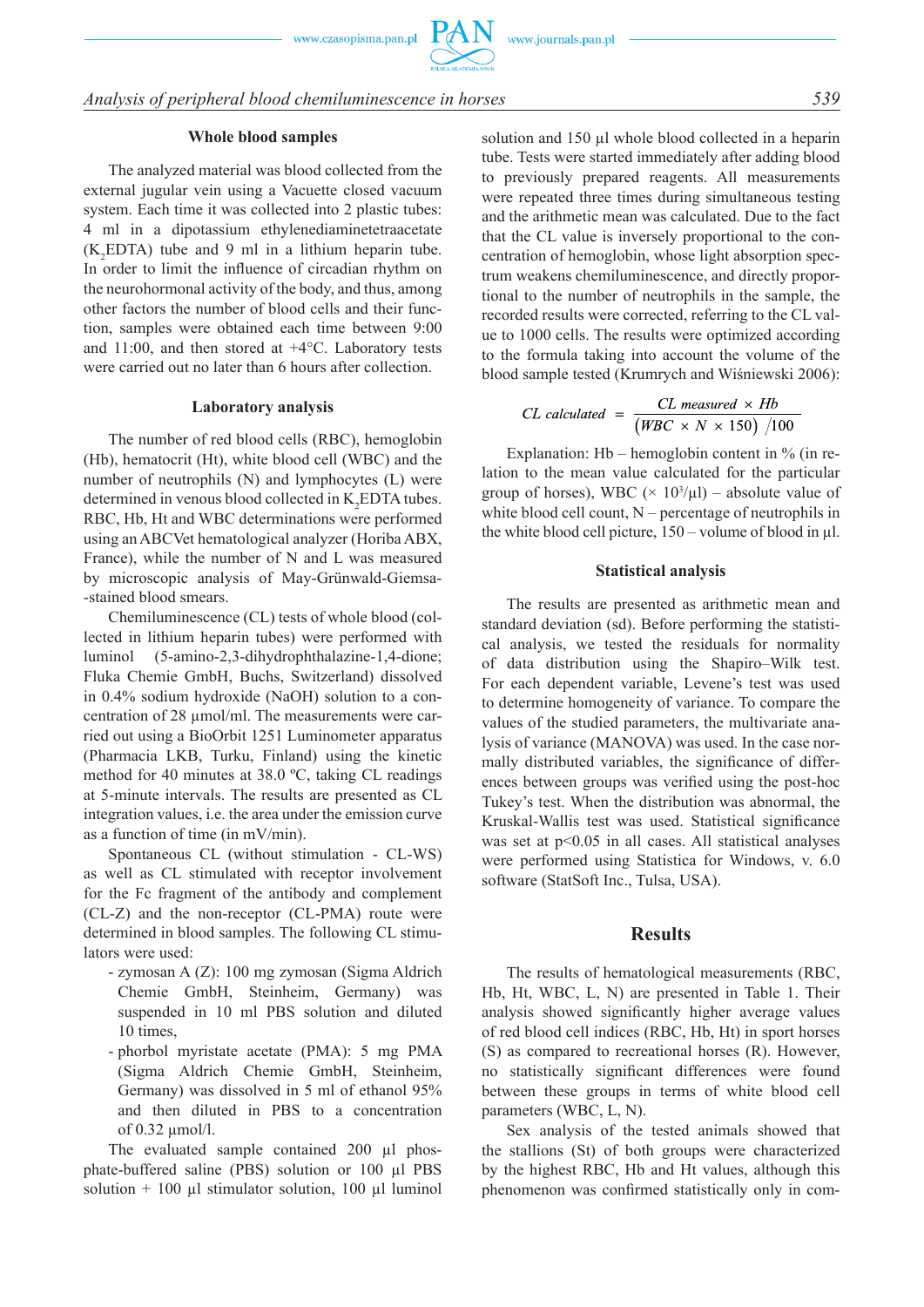|                         |                                 | Hematological parameters |                     |                            |                            |                     |                       |                      |
|-------------------------|---------------------------------|--------------------------|---------------------|----------------------------|----------------------------|---------------------|-----------------------|----------------------|
| Horses                  |                                 |                          | <b>RBC</b><br>(T/I) | H <sub>b</sub><br>(mmol/l) | Ht<br>(1/1)                | <b>WBC</b><br>(G/I) | $\mathbf{L}$<br>(G/I) | $\mathbf N$<br>(G/I) |
| $R$ (total)<br>$(n=66)$ |                                 |                          | $a$ 7.58 $\pm$ 1.23 | $^{\circ}$ 5.74 $\pm$ 0.57 | $^{\circ}$ 0.38 $\pm$ 0.06 | $6.53 \pm 1.29$     | $2.10\pm0.64$         | $4.22 \pm 1.04$      |
| S (total)<br>$(n=53)$   |                                 | $b$ 8.33 $\pm$ 1.64      | $b$ 6.31 $\pm$ 0.74 | $b$ 0.41 $\pm$ 0.08        | $6.78 \pm 1.16$            | $2.19 \pm 0.55$     | $4.35 \pm 0.98$       |                      |
| $\mathbb{R}$            |                                 | $\mathbf M$<br>$(n=24)$  | $7.35 \pm 0.78$     | $5.75 \pm 0.45$            | $0.35 \pm 0.03$            | $7.09 \pm 1.61$     | $2.12 \pm 0.76$       | $4.73 \pm 1.31$      |
|                         | $\mathbf S$<br>e<br>$\mathbf X$ | <b>St</b><br>$(n=10)$    | 7.99±0.94           | $6.22 \pm 0.52$            | $0.40 \pm 0.07$            | $6.11 \pm 1.01$     | $1.99 \pm 0.43$       | $3.73 \pm 0.87$      |
|                         |                                 | G<br>$(n=32)$            | $7.53 \pm 1.53$     | $5.56 \pm 0.59$            | $0.38 \pm 0.07$            | $6.17 \pm 0.97$     | $2.06 \pm 0.63$       | $3.95 \pm 0.76$      |
| $\mathbf S$             | S<br>$\rm e$<br>$\mathbf X$     | M<br>$(n=13)$            | $8.08 \pm 1.03$     | $^{ab}$ 6.32 $\pm$ 0.81    | ab $0.39 \pm 0.03$         | $7.09 \pm 1.61$     | $2.12 \pm 0.63$       | $4.41 \pm 0.86$      |
|                         |                                 | <b>St</b><br>$(n=22)$    | $9.10 \pm 2.07$     | $a$ 6.63±0.74              | $a$ 0.45 $\pm$ 0.10        | $6.75 \pm 1.41$     | $2.19 \pm 0.54$       | $4.34 \pm 1.24$      |
|                         |                                 | $\mathbf G$<br>$(n=18)$  | $7.60 \pm 0.89$     | $b$ 5.84 $\pm$ 0.40        | $b$ 0.38 $\pm$ 0.04        | $6.79 \pm 0.93$     | $2.13 \pm 0.73$       | $4.32 \pm 0.72$      |
| $\mathbb{R}$            |                                 | I<br>$(n=20)$            | $7.40 \pm 1.05$     | $5.81 \pm 0.67$            | $0.36 \pm 0.04$            | $6.52 \pm 1.18$     | $2.34 \pm 0.54$       | $3.97 \pm 0.73$      |
|                         | A                               | $\rm II$<br>$(n=18)$     | $7.59 \pm 0.94$     | $5.74 \pm 0.47$            | $0.38 \pm 0.05$            | $6.42 \pm 1.07$     | $1.83 \pm 0.38$       | $4.33 \pm 0.95$      |
|                         | g<br>$\mathbf e$                | Ш<br>$(n=16)$            | $7.79 \pm 1.84$     | $5.62 \pm 0.47$            | $0.38 \pm 0.08$            | $6.42 \pm 1.19$     | $2.11 \pm 0.75$       | $4.21 \pm 0.94$      |
|                         |                                 | IV<br>$(n=12)$           | $7.29 \pm 0.90$     | $5.74 \pm 0.69$            | $0.39 \pm 0.07$            | $6.63 \pm 1.97$     | $2.02 \pm 0.86$       | $4.42 \pm 1.63$      |
| $\mathbf S$             | A                               | I<br>$(n=14)$            | $8.66 \pm 1.08$     | $6.17 \pm 0.51$            | $0.41 \pm 0.05$            | $6.46 \pm 1.04$     | $2.13 \pm 0.68$       | $3.93 \pm 1.03$      |
|                         |                                 | $\mathbf{I}$<br>$(n=18)$ | $8.80 \pm 2.38$     | $6.60 \pm 0.88$            | $0.44 \pm 0.11$            | $6.74 \pm 1.34$     | $2.14 \pm 0.66$       | $4.33 \pm 1.05$      |
|                         | g<br>$\mathbf e$                | Ш<br>$(n=12)$            | $7.79 \pm 0.86$     | $6.23 \pm 0.71$            | $0.39 \pm 0.05$            | $7.35 \pm 1.11$     | $2.22 \pm 0.36$       | $4.81 \pm 0.85$      |
|                         |                                 | IV<br>$(n=9)$            | $7.63 \pm 0.94$     | $5.95 \pm 0.60$            | $0.39 \pm 0.05$            | $6.62 \pm 0.85$     | $1.98 \pm 0.68$       | $4.41 \pm 0.75$      |

Table 1. Mean values  $(\pm sd)$  of the hematological indices in examined horses.

Explanation: sd – standard deviation; RBC – red blood cell count; Hb – hemoglobin concentration; Ht – hematocrit; WBC – white blood cell count; L – lymphocytes; N – neutrophils; R – recreational horses; S – sport horses; n – number of horses; M – mares; St – stallions; G – geldings; I – 4-6 years; II – 7-9 years; III – 10-12 years; IV –  $\geq$  13 years; <sup>a,b</sup> – mean values differ significantly for p< 0.05

parison with S geldings (G) in the Hb and Ht range. In contrast, no significant differences were observed in the mean values of other indicators (WBC, L, N) between mares (M), St and G. Despite the large diversity of the animals in terms of age (4-20 years), there was no significant effect of this factor on the mean values of the hematological parameters.

Table 2 presents mean CL values in whole blood of tested horses. They indicate a relatively low emission of blood CL of these animals in the spontaneous test (CL-WS). Blood CL analysis after prior activation of the phagocytic cells by the receptor (CL-Z) and non-receptor (CL-PMA) pathway showed high efficiency of zymosan (Z), which induced about 8/9 times more light emission than in the spontaneous test. A clearly weaker effect was obtained with PMA, which caused about a 2-fold increase in CL in blood.

Comparison of mean blood CL values of recreational and sport horses showed clearly higher CL in regularly trained and intensively trained (S) animals than in horses with relatively less physical activity (R). Statistical analysis confirmed the significance of these differences for the spontaneous test (CL-WS), as well as for determinations using stimulators (Z and PMA).

Analysis of the results shows the highest CL-WS, CL-Z and CL-PMA values in mares (with the exception of CL-PMA in S horses), but in comparison with stallions and geldings these differences were not signifi-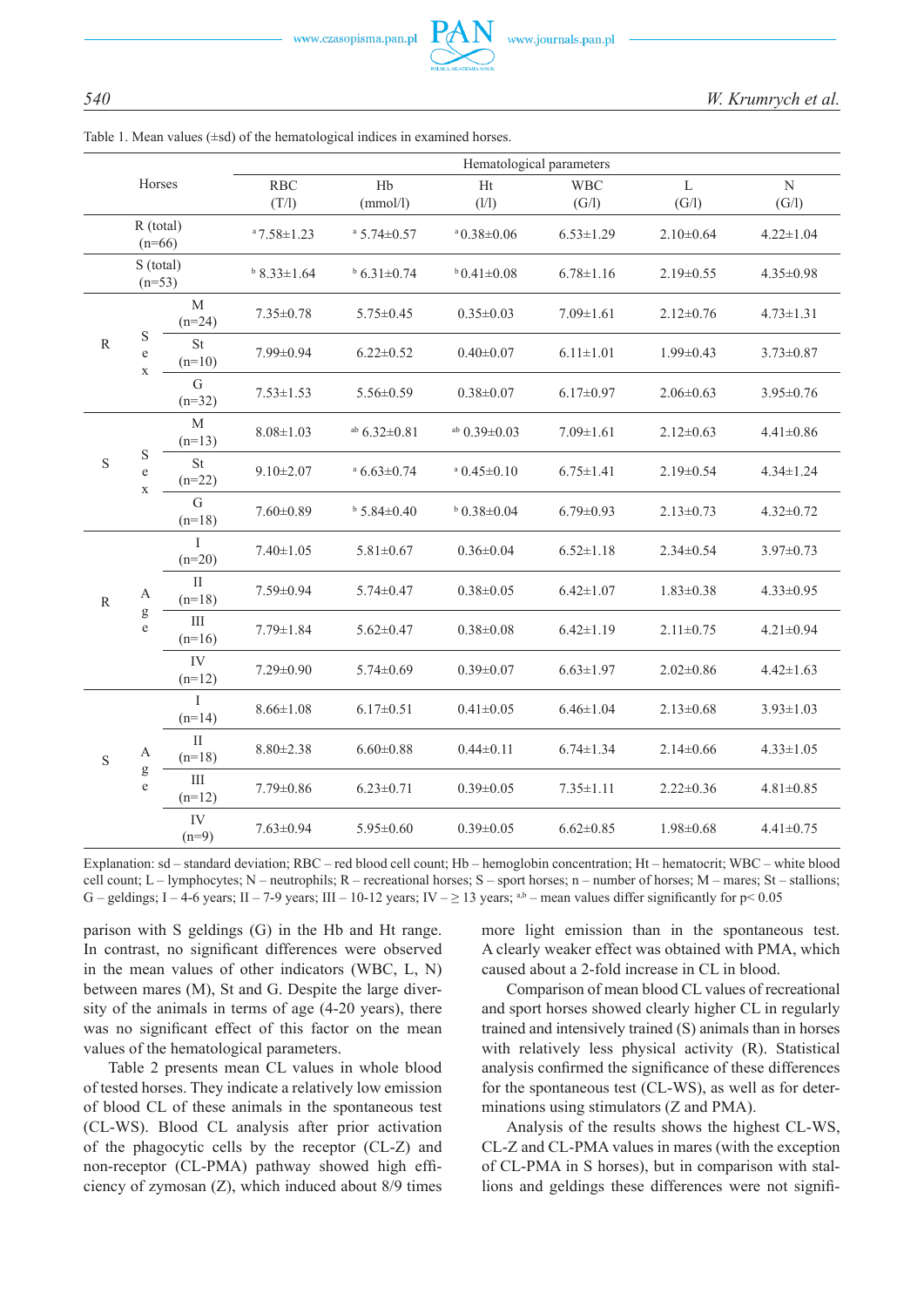## *Analysis of peripheral blood chemiluminescence in horses 541*

|                         |                                               |                            | Chemiluminescence of whole blood        |                      |                    |  |  |
|-------------------------|-----------------------------------------------|----------------------------|-----------------------------------------|----------------------|--------------------|--|--|
|                         |                                               | Horses                     | CL-WS<br>$CL-Z$<br>(mV/min)<br>(mV/min) |                      | CL-PMA<br>(mV/min) |  |  |
| $R$ (total)<br>$(n=66)$ |                                               |                            | $a\,2663 \pm 900$                       | $a$ 24772 $\pm$ 9971 | $a\,4754 \pm 1665$ |  |  |
| S (total)<br>$(n=53)$   |                                               |                            | $b3853 \pm 1383$                        | $b$ 29658 ± 6294     | $6547 \pm 1453$    |  |  |
| $\mathbb{R}$            | Sex                                           | $\mathbf M$<br>$(n=24)$    | $2887 \pm 851$                          | $25141 \pm 8353$     | $5168 \pm 1758$    |  |  |
|                         |                                               | <b>St</b><br>$(n=10)$      | $2516 \pm 867$                          | $23163 \pm 11171$    | $4792 \pm 1785$    |  |  |
|                         |                                               | $\overline{G}$<br>$(n=32)$ | $2545 \pm 952$                          | $24942 \pm 9892$     | $4656 \pm 1614$    |  |  |
| S                       | Sex                                           | M<br>$(n=13)$              | $4033 \pm 915$                          | $31578 \pm 5912$     | $6351 \pm 1609$    |  |  |
|                         |                                               | <b>St</b><br>$(n=22)$      | $3707 \pm 1659$                         | $28747 \pm 6279$     | $6556 \pm 1429$    |  |  |
|                         |                                               | $\mathbf G$<br>$(n=18)$    | $3902 \pm 1345$                         | $29386 \pm 6621$     | $6679 \pm 1434$    |  |  |
| R                       |                                               | $\mathbf{I}$<br>$(n=20)$   | $2784 \pm 963$                          | $24065 \pm 10283$    | $4941 \pm 1767$    |  |  |
|                         | $\boldsymbol{A}$<br>g<br>$\mathbf e$          | $\rm II$<br>$(n=18)$       | $2935 \pm 940$                          | $25940 \pm 9721$     | $4623 \pm 1791$    |  |  |
|                         |                                               | III<br>$(n=16)$            | $2479 \pm 938$                          | $25405 \pm 9922$     | $5089 \pm 1707$    |  |  |
|                         |                                               | IV<br>$(n=12)$             | $2373 \pm 689$                          | $23075 \pm 7661$     | $4725 \pm 1435$    |  |  |
| $\mathbf S$             | $\boldsymbol{\mathsf{A}}$<br>g<br>$\mathbf e$ | $\rm I$<br>$(n=14)$        | $4078 \pm 1857$                         | $32270 \pm 7230$     | $6937 \pm 1469$    |  |  |
|                         |                                               | $\mathbf{I}$<br>$(n=18)$   | $3942 \pm 921$                          | $29847 \pm 6037$     | $6718 \pm 1553$    |  |  |
|                         |                                               | $\rm III$<br>$(n=12)$      | $3974 \pm 1585$                         | $29042 \pm 6036$     | $6031 \pm 1295$    |  |  |
|                         |                                               | IV<br>$(n=9)$              | $3155 \pm 959$                          | $26040 \pm 4209$     | $6288 \pm 1404$    |  |  |

Table 2. Mean values (±sd) of spontaneous and stimulated chemiluminescence (CL) of whole blood in examined horses.

Explanation: WS - without stimulation;  $Z - zymosan$ ; PMA – phorbol myristate acetate; sd, R, S, n, M, St, G, I, II, III, IV, a,b – as in Table 1

cant. There were no significant differences between the age groups studied, although there is a tendency to slightly decrease their mean values as the age of horses increases.

The results of CL determinations in the blood of tested horses with reference to 1000 neutrophils are presented in Table 3. They indicate a significantly higher chemiluminescence activity of these cells in sport horses compared to recreational animals. This phenomenon has been reported both for spontaneous testing as well as after previous receptor and non-receptor stimulation.

Considering the sex of the tested horses, in contrast to the non-optimized results, showed that the highest spontaneous and stimulated CL values were found in stallions. The statistical analysis carried out did not show, however, a statistical significance between the mean values of these parameters in comparison with mares and geldings.

No significant differences in the analyzed indicators were found also between the examined age groups, although there is a decreasing trend of the activity of CL neutrophils as the horses' age increases. This phenomenon was most clearly manifested in the case of CL-WS and CL-Z in both groups of horses and CL-PMA in S horses.

Statistical analysis of mean CL values (optimized and non-optimized) in R and S horses did not show any significant difference between results obtained during spring compared to results obtained during summer.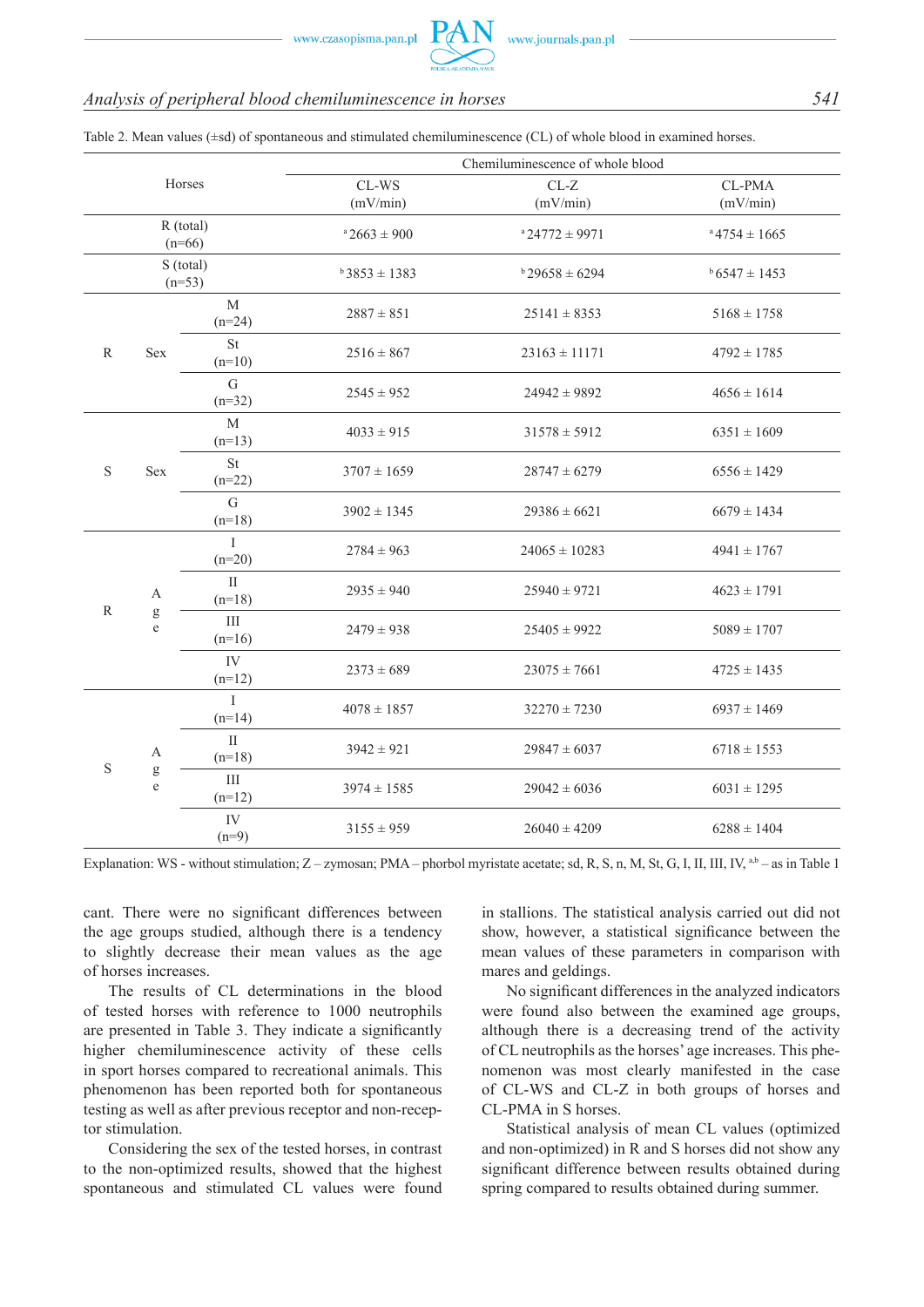Table 3. Mean values ( $\pm$ sd) of spontaneous and stimulated chemiluminescence (CL) after optimalisation (for 1000 neutrophils) of whole blood in examined horses.

| Horses                |                                        |                          | Chemiluminescence of 1000 neutrophils |                                                 |                    |  |  |
|-----------------------|----------------------------------------|--------------------------|---------------------------------------|-------------------------------------------------|--------------------|--|--|
|                       |                                        |                          | CL-WS<br>(mV/min)                     | $\ensuremath{\text{CL-}\mathbf{Z}}$<br>(mV/min) | CL-PMA<br>(mV/min) |  |  |
| R (total)<br>$(n=66)$ |                                        |                          | $a\,438 \pm 182$                      | $a\,4039 \pm 1835$                              | $a$ 774 $\pm$ 306  |  |  |
| S (total)<br>$(n=53)$ |                                        |                          | $b$ 617 ± 281                         | $b$ 4861 ± 1931                                 | $b$ 1082 $\pm$ 481 |  |  |
| ${\bf R}$             |                                        | $\mathbf M$<br>$(n=24)$  | $439 \pm 200$                         | $3740 \pm 1649$                                 | $750 \pm 268$      |  |  |
|                       | $\mathbf S$<br>$\rm e$<br>$\mathbf X$  | <b>St</b><br>$(n=10)$    | $505 \pm 270$                         | $4397 \pm 2135$                                 | $964 \pm 501$      |  |  |
|                       |                                        | $\mathbf G$<br>$(n=32)$  | $418 \pm 135$                         | $4179 \pm 1810$                                 | $775 \pm 277$      |  |  |
|                       | ${\bf S}$<br>$\rm e$<br>$\mathbf X$    | M<br>$(n=13)$            | $616 \pm 227$                         | $4771 \pm 1264$                                 | $958 \pm 332$      |  |  |
| $\mathbf S$           |                                        | <b>St</b><br>$(n=22)$    | $649 \pm 377$                         | $5172 \pm 2466$                                 | $1195 \pm 622$     |  |  |
|                       |                                        | $\mathbf G$<br>$(n=18)$  | $580 \pm 167$                         | $4547 \pm 1591$                                 | $1034 \pm 347$     |  |  |
|                       |                                        | $\mathbf{I}$<br>$(n=20)$ | $479 \pm 195$                         | $4028 \pm 1706$                                 | $832 \pm 263$      |  |  |
| ${\bf R}$             | $\boldsymbol{\mathsf{A}}$              | $\rm II$<br>$(n=18)$     | $458 \pm 163$                         | $4056 \pm 1709$                                 | $711 \pm 271$      |  |  |
|                       | $\mathbf g$<br>$\rm e$                 | III<br>$(n=16)$          | $401 \pm 154$                         | $4269 \pm 2203$                                 | $830 \pm 321$      |  |  |
|                       |                                        | ${\rm IV}$<br>$(n=12)$   | $406 \pm 229$                         | $3813 \pm 1621$                                 | $796 \pm 428$      |  |  |
| ${\bf S}$             | A<br>$\mathbf{g}% _{0}$<br>$\mathbf e$ | $\mathbf I$<br>$(n=14)$  | $680 \pm 259$                         | $5608 \pm 1638$                                 | $1211 \pm 362$     |  |  |
|                       |                                        | $\rm II$<br>$(n=18)$     | $678 \pm 368$                         | $5112 \pm 2577$                                 | $1174 \pm 672$     |  |  |
|                       |                                        | Ш<br>$(n=12)$            | $562 \pm 209$                         | $4219 \pm 1176$                                 | $885 \pm 309$      |  |  |
|                       |                                        | IV<br>$(n=9)$            | $472 \pm 120$                         | $4055 \pm 1180$                                 | $963 \pm 281$      |  |  |

Explanation: sd, WS, Z, PMA, R, S, n, M, St, G, I, II, III, IV,  $a,b$  – as in Table 2

### **Discussion**

The hematological tests allowed for a more complete characterization of the health status of the studied animals, and in addition some of them (WBC, N, Hb) were used to optimize the results of chemiluminescence measurements. It was found that the mean values of these parameters were within the ranges of physiological norms assumed for clinically healthy horses (Walton and Lawson 2021). Significantly higher mean values of red blood cell parameters (RBC, Hb, Ht) in sport horses compared to recreational animals overlap with other observations (Burlikowska et al. 2015). They indicate that the type of regularly used exercise loads (training) affects the resting values of these indicators, which in turn translates into greater aerobic capacity of sport horses.

Implementation of the research, based on the CL measurement of peripheral blood of horses, allowed objective results to be obtained, assuming that the total CL blood corresponds to the size of the generation of reactive oxygen species (ROS) by neutrophils, which are the dominant population of phagocytes in peripheral blood. This is justified because the share of monocytes in the emission of light from blood samples is relatively small due to their low number and low, compared to neutrophils, ROS generation (Okunnu and Berg 2019). Not only was spontaneous CL blood determined,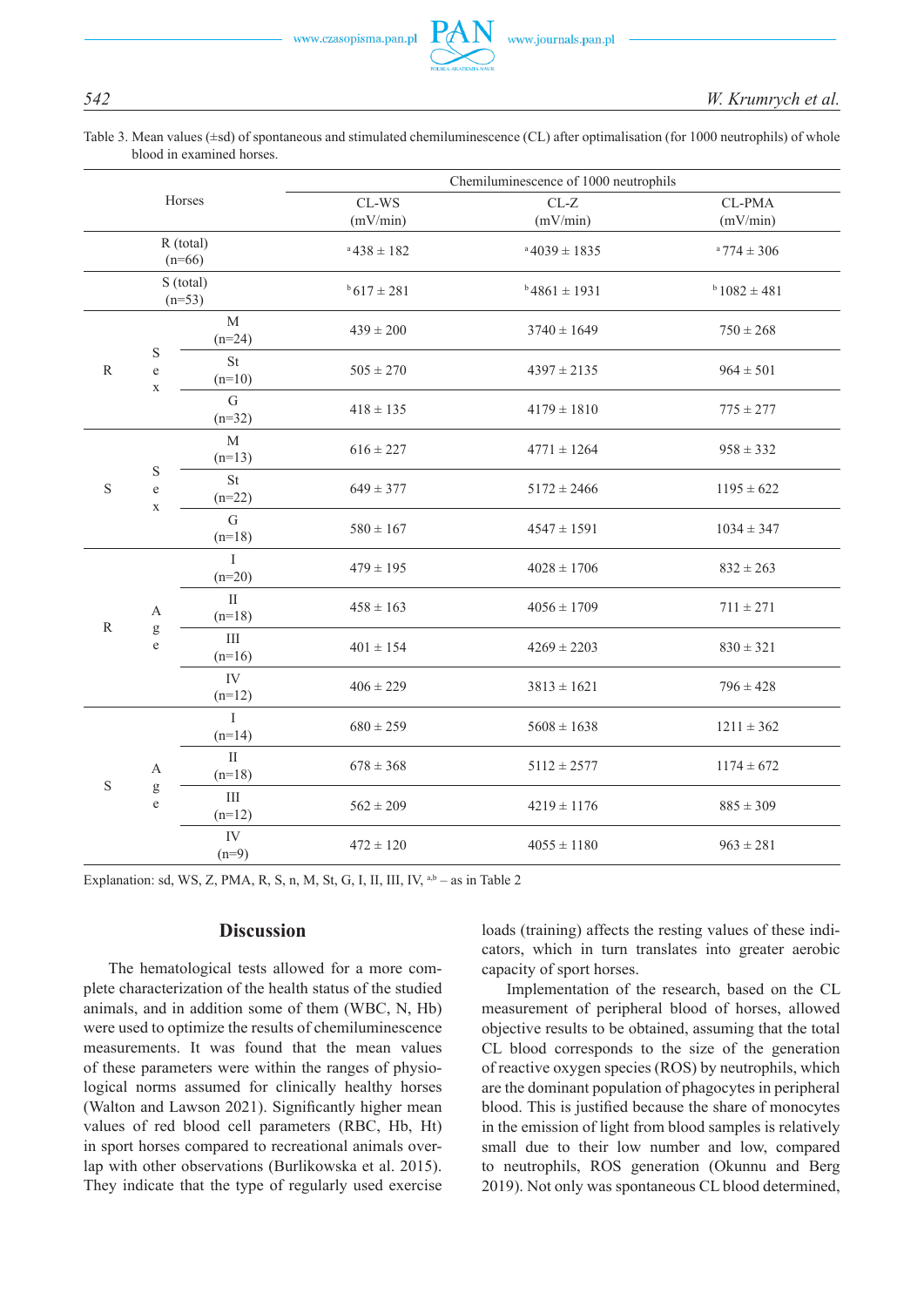# *Analysis of peripheral blood chemiluminescence in horses 543*

but also stimulated, after earlier activation of phagocytes by the receptor (Z) and non-receptor (PMA) pathways. This arrangement of tests allows for indirect assessment of the ability of neutrophils to produce ROS, as well as allowing for more complete insight into their functional efficiency by assessing the expression and distribution of surface receptors and enzymatic proteins necessary for the proper and effective course of the phagocytosis process.

The results of our own research, carried out on a relatively large number of recreational and sport horses, showed a low resting CL activity in the blood of the tested animals, comparable to the results of previous observations (Krumrych and Danek 2012, Krumrych et al. 2013). This fact, which is evidence for the resting metabolic activity of cells, along with a clear reaction after stimulation with Z and PMA, indicates, in conjunction with clinical and hematological tests, the good health of horses. It has been shown that in unhealthy individuals phagocytic cells may be in a pre-activated, activated or depleted state, which means that despite stimulation with various stimulators they do not respond with a significant increase in ROS production (Li et al. 2000).

The use of stimulating compounds resulted in an increase in free radical activity of neutrophils in the studied horses. Binding of receptors for the Fc-antibody fragment and complement components (Z) caused the greatest 'efficiency' of this phenomenon, while stimulation by the non-receptor (PMA) pathway induced a 'respiratory burst' of neutrophils to a much smaller extent. This result is consistent with our own previous research, carried out in clinically healthy breeding horses of noble half-breed, showing the generation of much larger amounts of superoxide anion radical by horse neutrophils after Z stimulation than after using PMA (Krumrych and Wiśniewski 2006).

Analysis of the results of blood chemiluminescence measurements showed that recreational animals had significantly lower CL (spontaneous and stimulated) values compared to horses undergoing regular competitive training. It should be noted that the significance of these differences was also confirmed in relation to the results optimized for 1000 neutrophils. This result may suggest a relationship between resting neutrophil pro-oxidative activity and the regular physical activity of horses. It seems that both the type, intensity and time of effort could have been factors determining the resting pro-oxidative potential of neutrophils, although the sustained effect of exercise loads of the tested horses from the day preceding the blood collection should also be taken into account. The results correspond to the results of our own previous research (Krumrych et al. 2018) and Escribano et al. (2005), who showed a significantly higher resting oxygen metabolism of neutrophils and their greater phagocytic activity in horses undergoing moderate and intensive training programs than in untrained horses. A similar impact, beneficial for the protection of the body, of regular and moderate training on indices of non-specific immunity was found in humans (Nieman and Wentz 2019). However, many studies have found a transient, post-exertional impairment of peripheral blood phagocyte function (Raidal et al. 2000, Simpson et al. 2015). This phenomenon was usually a consequence of extensive and long-lasting training programs, indicating the importance of the intensity of exercise loads for the functional activity of these cells. The precise mechanisms determining the activity of phagocyte oxidative burst are still unclear and probably multifactorial (Terra et al. 2012, Kraemer et al. 2020). It is thought that the post-exertional increase in neutrophil oxidative activity could be the result of a number of mediators among them, most frequently, TNF- $\alpha$ , INF- $\gamma$ , IL-6, IL-8 and IL-1β. The increase of these cytokines in peripheral blood was shown to be consequent to inflammation resulting from microtrauma of skeletal muscle, especially after intensive exercise (Liburt et al. 2010, Cywińska et al. 2014). On the other hand, post-exertional supression of neutrophil function is related to, among other factors, an increase in blood cortisol concentration (Kraemer et al. 2020). In vitro experiments demonstrated that high doses of hydrocortisol decrease the mobilization of complement receptor expression (CR1 and CR3) resulting in reduced phagocytosis and oxidative burst activity (Forslid and Hed 1982). As a consequence, increased blood cortisol concentration, post- -excertional neutrophilia is connected to a release of immature cells with limited phagocytic functions from the bone marrow (Robson et al. 2003). The immunosuppressive influence on the described cells can also be attributed to a post-exertional increase of hormonal factors such as: growth hormone, catecholamines and changes in the concentration of metabolic factors (glutamine, glucose, lipids) in blood. (Ortega, 2003, Hyyppä 2005).

Numerous clinical and experimental studies, performed on human and animal models, suggest that endogenous factors may also affect the non-specific immune response. One of the more frequently analyzed factors in physiological and pathological conditions is sex. Underlying this factor is the identification of sex hormone receptors on various immune cells, suggesting a direct effect of steroids on immune functions (Bereshchenko et al. 2018). Most experimental studies have shown that progesterone, estradiol, and testosterone induce suppression of neutrophil oxidative burst, as reflected by reduced production of superoxide anion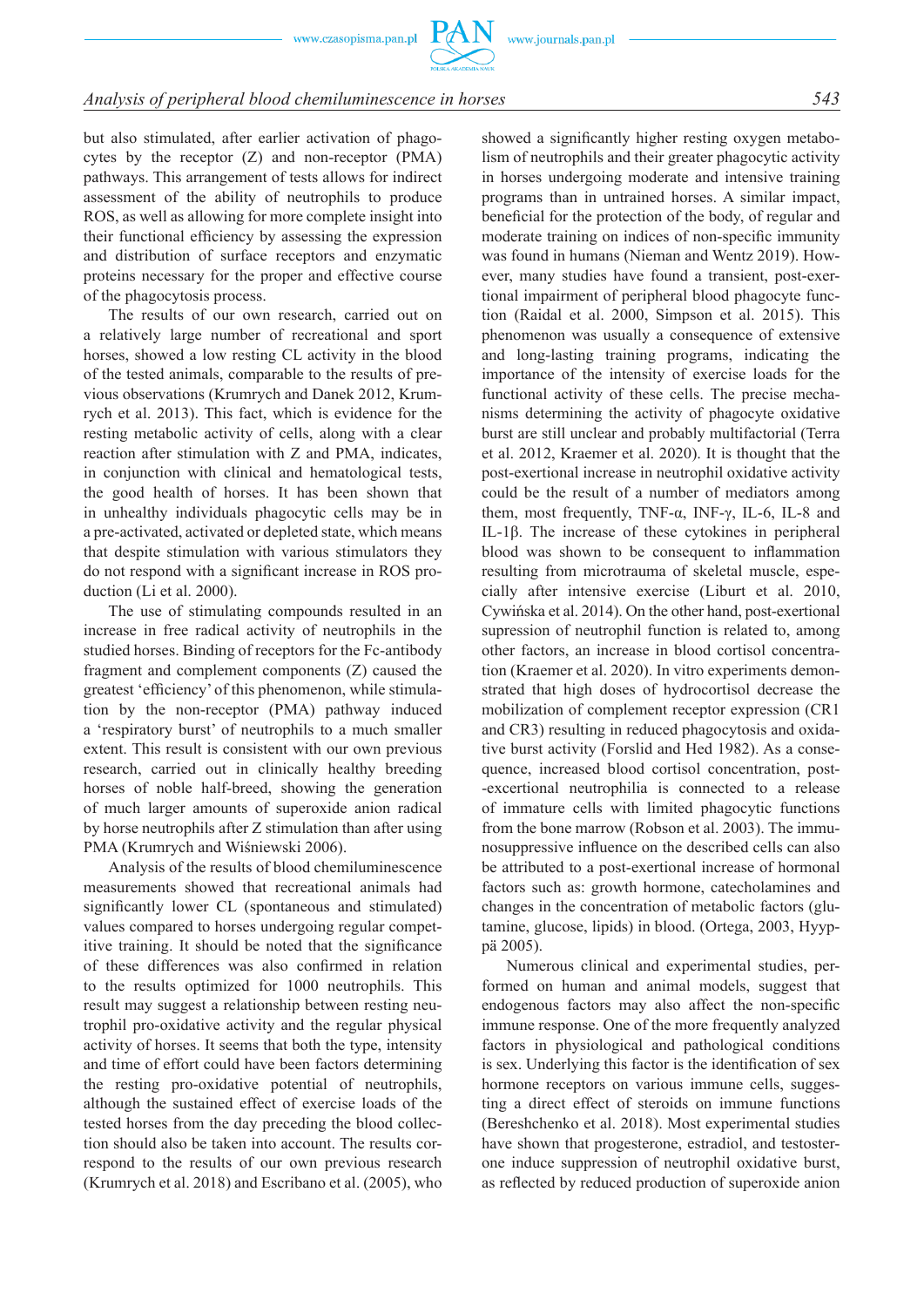

 $(O_2^{\bullet -})$  (Marin et al. 2010, Bartoskova et al. 2014). These observations seem to confirm the research of Doucet et al. (2010), who showed a higher activity of neutrophil oxidative burst in rats after ovariectomy than in animals with preserved gonads. The immunostimulatory effect of sex hormones should also be mentioned. Indeed, in vitro studies have shown that low testosterone levels promote neutrophil phagocytosis as opposed to higher concentrations that inhibited the phagocytic activity of these cells (Marin et al. 2010). The interaction of sex hormones and the innate immune system appears to be complex, and precise knowledge of the underlying mechanisms remains unknown. The consequence of this is the diversity of results of previous observations of phagocytic activity in individuals of different sexes. Studies on isolated cells have shown that male neutrophils, regardless of age, produce greater amounts of  $O_2$ <sup>+-</sup> and hydrogen peroxide ( $H_2O_2$ ) compared to women (Szuster-Ciesielska and Kandefer-Szerszeń 2001). However, this phenomenon was not confirmed statistically due to large inter-individual differences. Different results were presented by Siddiqi et al. (2001), indicating higher oxidative burst activity of neutrophils in healthy women than in men.

Interesting observations were provided by the analysis of blood chemiluminescence R and S horses. The highest, non-optimized CL values were found in mares although, in comparison with stallions and geldings, the differences were not statistically significant. In turn, after optimizing the results (with reference to 1000 neutrophils), it was noted that stallions were characterized by the highest mean CL values. It seems that this apparent inconsistency is the effect of taking into account the Hb concentration in the blood of tested horses in the optimization of results. It was demonstrated that stallions were characterized by higher Hb concentration in comparison with mares and geldings. This fact is important because, as shown earlier, heme compounds, due to their light absorption spectrum, weaken CL and cause light scattering (Lewkowicz et al. 1999). Therefore, the results of own research indicate a higher CL activity of neutrophil in stallions compared to mares and geldings, although the recorded results did not differ significantly from each other. The observations cited above indicate the validity of optimizing blood CL measurement results by referring them to a specific number of neutrophils and taking into account the Hb content. The assessment of 'raw' (not optimized) blood CL results may lead to unjustified conclusions.

A analysis of the age of the horses showed a tendency to a decrease in blood CL activity with age. This phenomenon was recorded in both groups of horses (R and S), both in the case of non-optimized and optimized results. Although the significance of differences between the studied age groups has not been statistically confirmed, this result corresponds to previous observations indicating a progressive decrease in phagocytic and bactericidal activity of phagocytes in humans and animals (Wenisch et al. 2000, Albright et al. 2016). It is believed that the age-related impairment of the functional efficiency of cells, which are the first line of defense against pathogens, is caused, among others, by damage to signal transduction pathways, including those with Toll-like receptors; inactivation of cytosolic enzymes (glucose-6-phosphate dehydrogenase, 6-phosphogluconate dehydrogenase) involved in the synthesis of NADPH, increased intracellular Ca concentration and reduced hexose uptake (Wenisch et al. 2000, Shaw et al. 2010). Although there are many publications documenting phagocyte dysfunction during aging, the causes of this phenomenon are not fully understood. Meanwhile, these issues seem interesting in relation to, for example, susceptibility to infections, cancer and autoimmune disorders, and age-related diseases. It seems that the lack of significant differences between the studied age groups was due to large inter-individual differences in blood CL measurements, as well as the lack of older horses over the age of 20, among whom the greatest decrease in functional activity of phagocytes should be expected. Therefore, further studies on the functional activity of phagocytes are required, including foals and old individuals.

It is worth mentioning that the immune functional activity of neutrophils is influenced by seasonal variability. Studies in humans and in animals have shown among other things that the adhesive abilities of neutrophils, production of ROS and the expression of CD11b/ CD18 were increased in samples collected during summer (Yellon et al. 1999, Klink et al. 2012). It is thought that this seasonal modulation of the immune system is caused by the annual light/dark cycle mediated by melatonin (Nelson 2004). Our own studies were conducted only during spring and summer and unfortunately do not take into account potential seasonal variability in blood CL in horses. The observations of other authors cited above also suggest the need to carry out such studies throughout the year. Knowledge of seasonal rhythms in neutrophil functional reactivity could be useful in long term studies, and in planning immunotherapeutic strategies against chronic infectious disease.

It should be emphasized that apart from measurements of the respiratory burst using CL cited in this study, other methods, albeit infrequently, are also used in horses such as commercial tests based on flow cytometry. (McTaggart et al. 2001, Robson et al. 2003, Cywińska et al. 2010). These allow measurement of the the percentage of cells producing reactive oxidants and their enzymatic activity reported as mean fluorescence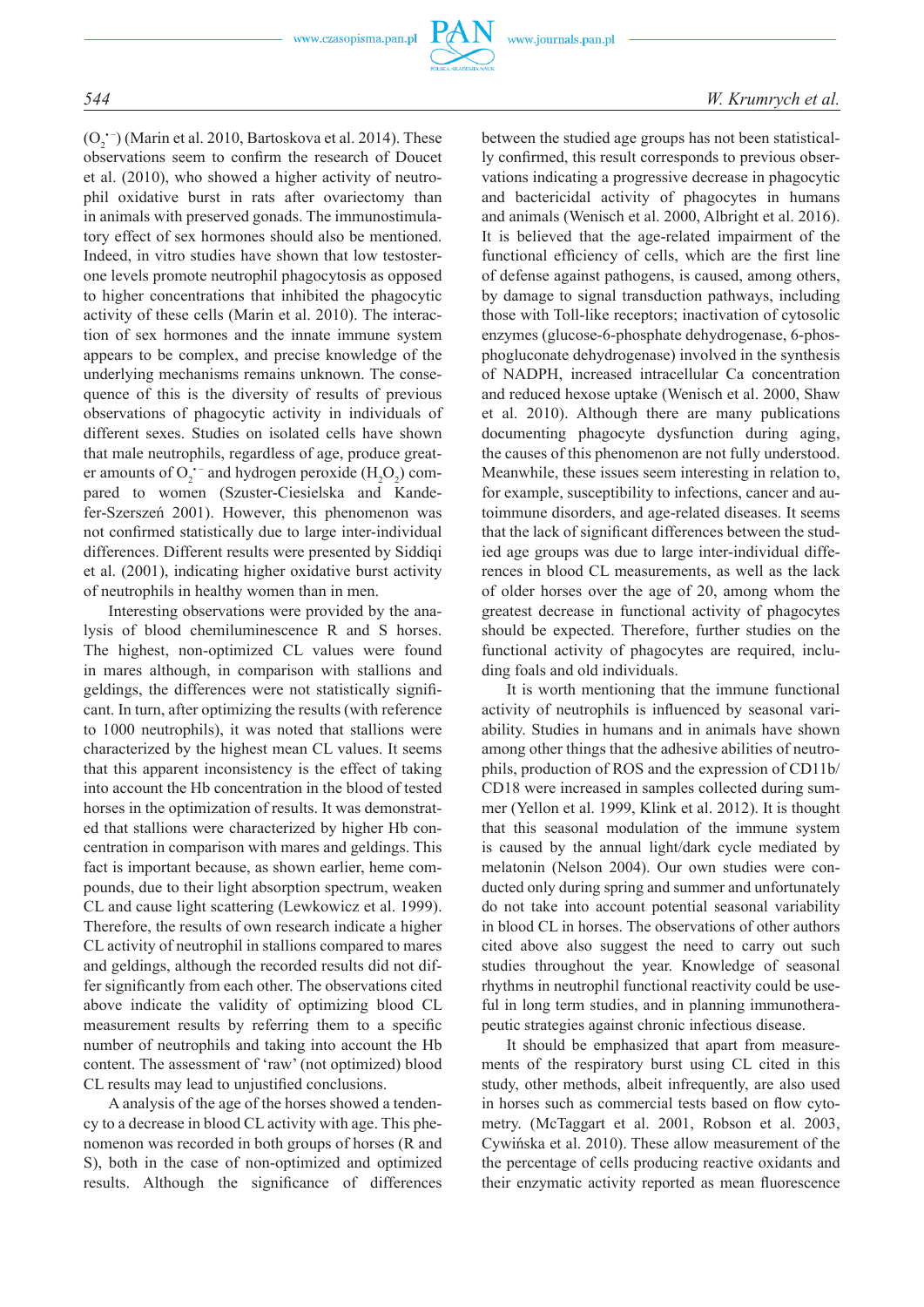# *Analysis of peripheral blood chemiluminescence in horses 545*

intensity. The results of the relatively infrequent studies using these tests correspond to those using the CL method. The usefulness of both methods in studies of oxidative activity in neutrophils seems to be confirmed by a correlation between luminol-amplified chemiluminescence and flow cytometry assays (Caldefie-Chézet et al. 2002).

# **Conclusion**

In summary, this study showed that regular training effort increases the blood pro-oxidative potential, which was demonstrated by significantly higher CL values in sport horses compared to recreational animals. Analysis of the results did not show a statistically significant difference with regard to endogenous factors (age, sex) on the CL values in the peripheral blood of horses. The results of the study also suggest the need to optimize the results of blood CL measurements, taking into account the specific number of neutrophils and the concentration of Hb in the blood of tested animals. Analysis of non-optimized blood CL results may lead to unjustified conclusions.

# **References**

- Albright JM, Dunn RC, Shults JA, Boe DM, Afshar M, Kovacs EJ (**2016**) Advanced Age Alters Monocyte and Macrophage Responses. Antioxid Redox Signal 25: 805-815.
- Bartoskova A, Ondrackova P, Leva L, Vitasek R, Novotny R, Janosovska M, Faldyna M (**2014**) The effects of in vitro exposure to progesterone and estradiol-17β on the activity of canine neutrophils. Vet Med 59: 202-209.
- Bedouhène S, Moulti-Mati F, Hurtado-Nedelec M, Dang PM, El-Benna J (**2017**) Luminol-amplified chemiluminescence detects mainly superoxide anion produced by human neutrophils. Am J Blood Res 7: 41-48.
- Bereshchenko O, Bruscoli S, Riccardi C (**2018**) Glucocorticoids, Sex Hormones, and Immunity. Front Immunol 9: 1332.
- Burlikowska K, Bogusławska-Tryk M, Szymeczko R, Piotrowska A (**2015**) Haematological and biochemical blood parameters in horses used for sport and recreation. J Cent Eur Agric 16: 370-382.
- Caldefie-Chézet F, Walrand S, Moinard C, Tridon A, Chassagne J, Vasson MP (**2002**) Is the neutrophil reactive oxygen species production measured by luminol and lucigenin chemiluminescence intra or extracellular? Comparison with DCFH-DA flow cytometry and cytochrome C reduction. Clin Chim Acta 319: 9–17.
- Cywińska A, Wyszyńska Z, Górecka R, Szarska E, Witkowski L, Dziekan P, Winnicka A, Schollenberger A (**2010**) The effect of the 162 km endurance rideon equine peripheral blood neutrophil and lymphocyte functions. Pol J Vet Sci 13: 279-285.
- Cywińska A, Turło A, Witkowski L, Szarska E, Winnicka A (**2014**) Changes in blood cytokine concentrations

in horses after long-distance endurance rides. Med Weter 70: 568-571.

- Doucet DR, Bonitz RP, Feinman R, Colorado I, Ramanathan M, Feketeova E, Condon M, Machiedo GW, Hauser CJ, Xu DZ, Deitch EA (**2010**) Estrogenic hormone modulation abrogates changes in red blood cell deformability and neutrophil activation in trauma hemorrhagic shock. J Trauma 68: 35-41.
- Escribano BM, Castejón FM, Vivo R, Santisteban R, Agűera EI, Rubio MD (**2005**) Effects of training on phagocytic and oxidative metabolism of peripheral neutrophils in horses exercised in the aerobic-anaerobic transition area. Vet Res Commun 29: 149-158.
- Forslid J, Hed J (**1982**) In vitro effect of hydrocortisone on the attachment and ingestion phases of immunoglobulin G- and complement component 3b-mediated phagocytosis by human neutrophils. Infect Immun 38: 811-816.
- Frape D (**2010**) Equine nutrition and feeding. 4th ed., Oxford, UK John Wiley & Sons Ltd, pp 90-179.
- Hughes DL, Richards RS, Lexis LA (**2018**) Using chemiluminescence to determine whole blood antioxidant capacity in rheumatoid arthritis and Parkinson's disease patients. Luminescence 33: 764-770.
- Hyyppä S (**2005**) Endocrinal responses in exercising horses. Livestock Prod Sci 92: 113-121.
- Iranifam M (**2014**) Analytical applications of chemiluminescence methods for cancer detection and therapy. TrAC Trends in Analytical Chemistry 59: 156-183.
- Jimenez AM, Navas MJ (**2002**) Chemiluminescence Methods (Present and Future). Grasas y Aceites 53: 64-75.
- Klink M, Bednarska K, Blus E, Kiełbik M, Sulowska Z (**2012**) Seasonal changes in activities of human neutrophils in vitro. Inflamm Res 61: 11-16.
- Koenig JB, Hart J, Harris DM, Cruz AM, Bienzle D (**2009**) Evaluation of endotoxin activity in blood measured via neutrophil chemiluminescence in healthy horses and horses with colic. Am J Vet Res 70: 1183-1186.
- Korhonen PA, Lilius EM, Hyyppä S, Räsänen LA, Pösö AR (**2000**) Production of reactive oxygen species in neutrophils after repeated bouts of exercise in Standardbred trotters. J Vet Med A Physiol Pathol Clin Med 47: 565-573.
- Kraemer WJ, Ratamess NA, Hymer WC, Nindl BC, Fragala MS (**2020**) Growth Hormone(s), Testosterone, Insulin-Like Growth Factors, and Cortisol: Roles and Integration for Cellular Development and Growth with Exercise. Front Endocrinol (Lausanne) 11: 33.
- Krumrych W, Wiśniewski E (**2006**) Influence of selected stimulators on chemiluminescence of peripheral blood neutrophils in horses. Med Weter 62: 204-206.
- Krumrych W, Danek J (**2012**) Chemiluminescence of Peripheral Blood Neutrophils in Mares with Endometritis. Bull Vet Inst Pulawy 56: 51-56.
- Krumrych W, Skórzewski R, Malinowski E (**2013**) The effect of storage on whole blood chemiluminescence measurement of equine neutrophils. Luminescence 28: 327-331.
- Krumrych W, Gołda R, Gołyński M, Markiewicz H, Buzała M (**2018**) Effect of physical exercise on cortisol concentration and neutrophil oxygen metabolism in peripheral blood of horses. Ann Anim Sci 18: 53-68.
- Lewkowicz P, Lauk-Puchala B, Banasik M, Gorańska N, Tchórzewski H (**1999**) A standarisation attempt of a measurment method of the whole blood chemiluminescency